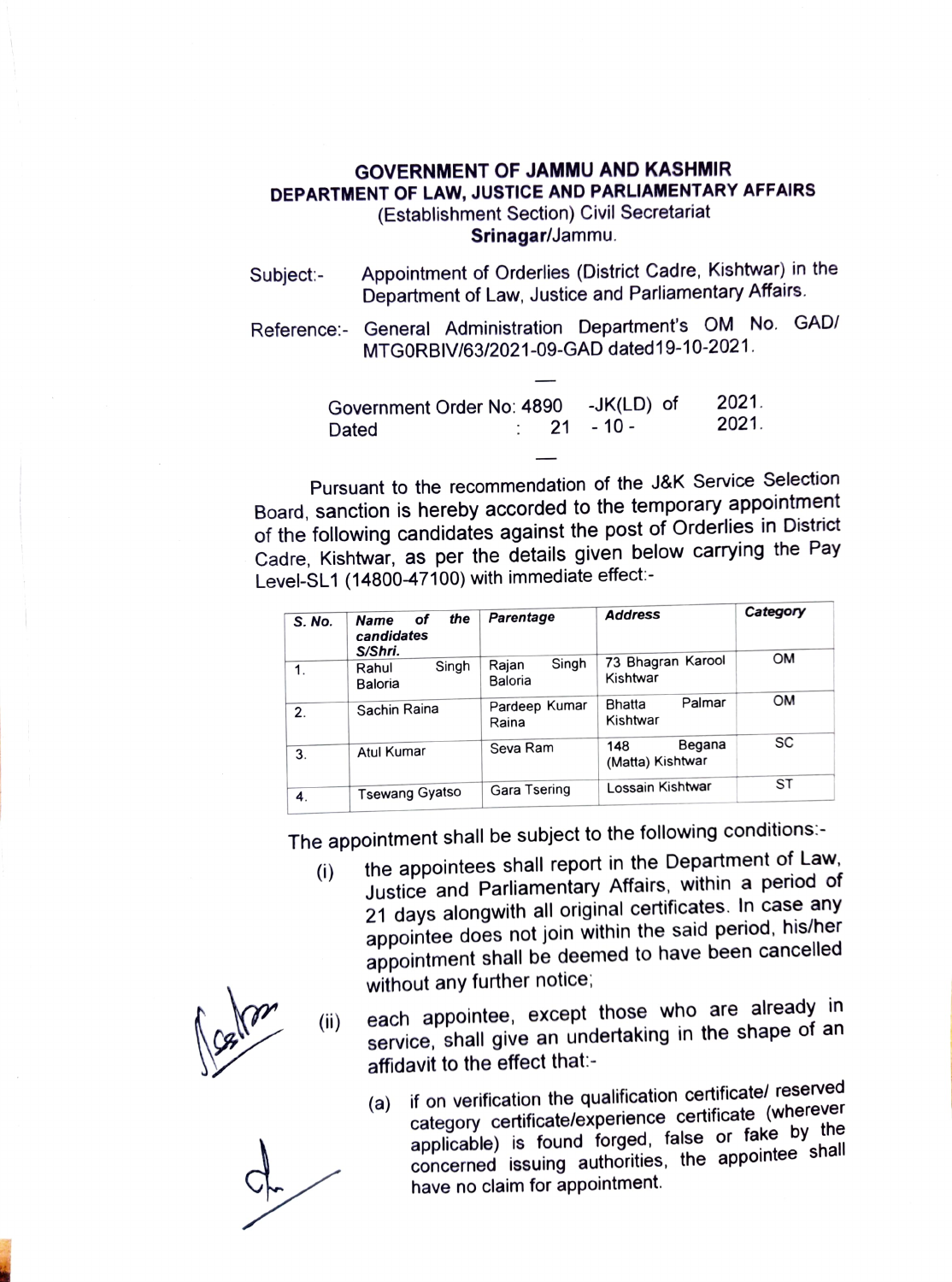- (b) salary of the appointee shall not be drawn and  $($ b) salary of the appointee shall not be drawn and disbursed to him/her unless and until the satisfactory report/genuineness of the certificates in respect of (ii) (a) above is received
- (ii) the appointee shall be governed in terms of the Jammu and Kashmir Probationer (Condition of Service, Pay and Allowances) and Fixation of Tenure Rules, 2020 notified vide S.O No. 192 of 2020 dated 17-06-2020;
- (iv) if by any chance candidates who is not eligible for the post manages to secure selection by way. of misrepresentation and false information and it comes to notice at a later stage, he/she will be liable for cancellation of selection and criminal prosecution as well in light of the Judgment rendered by the Hon'ble Supreme Court;
- (v) the inter-se seniority of the appointee shall be as per the merit as it exists in the select list;
- (vi) the appointment shall be subject to outcome of the writ petition/OA, if any pending on the subject; and
- (vii) the appointee shall furnish an undertaking as per the enclosed format.

By Order of Lieutenant Governor.

Sd-

(Achal Sethi) Secretary to Govemment.

Dated:  $21 - 10 - 2021$ .

## No.LAW-Estt/273/2021-10.

## Copy to the:

- opy to the:-<br>1. Principal Secretary to the Hon'ble Lieutenant Governor, Raj Bhavan.<br>1. Principal Secretary to Covernment Agriculture Production and
- 2. Principal Secretary to Government, Agriculture Production and Farmers Welfare Department (Chairman, Accelerated Recruitment Committee). 3. Joint Secretary (J&K), Ministry of Home Affairs, Government of India.<br>3. Joint Secretary (J&K), Ministry of Home Affairs, Government of India.
- 4. Commissioner/Secretary to Government, General Administration Department.<br>4. Commissioner/Secretary to Government, General Administration Department.
- 
- 5. Deputy Commissioner, Kishtwar.
- 5. Deputy Commissioner, Kisniwar.<br>6. Director Finance, Department of Law, Justice and Parliamentary Affairs.<br>6. Director Litination, Jammu.
- 
- Director Litigation, Jammu.<br>Director Litigation, Jammu.<br>Secretary, J&K Service Selection Board, Jammu. This is with reference to his No.
- 8. Secretary, J&K Service Selection Dollar State 18-10-2021.<br>SSB/Secy/Sel/Class-IV/2021/7103-11 dated 18-10-2021.<br>9. District Litigation Officer, Kishtwar.
	-
- 9. District Litigation Officer, Kishtwar.<br>10. Private Secretary to the Chief Secretary for information of the Chief Secretary.
- 11. Private Secretary to the Secretary to Government, Department of Law, Justice and
- Parliamentary Affairs for information of the Secretary
- 12. Select candidates for compliance.
- 13. Government Order file.
- 14. Concerned file.

Actional Secretary to Government, Additional Secretary to Government, Additional Secretary to Secretary Affairs.<br>Department of Law, Justice and Parliamentary Affairs.

Ch 21.10 21